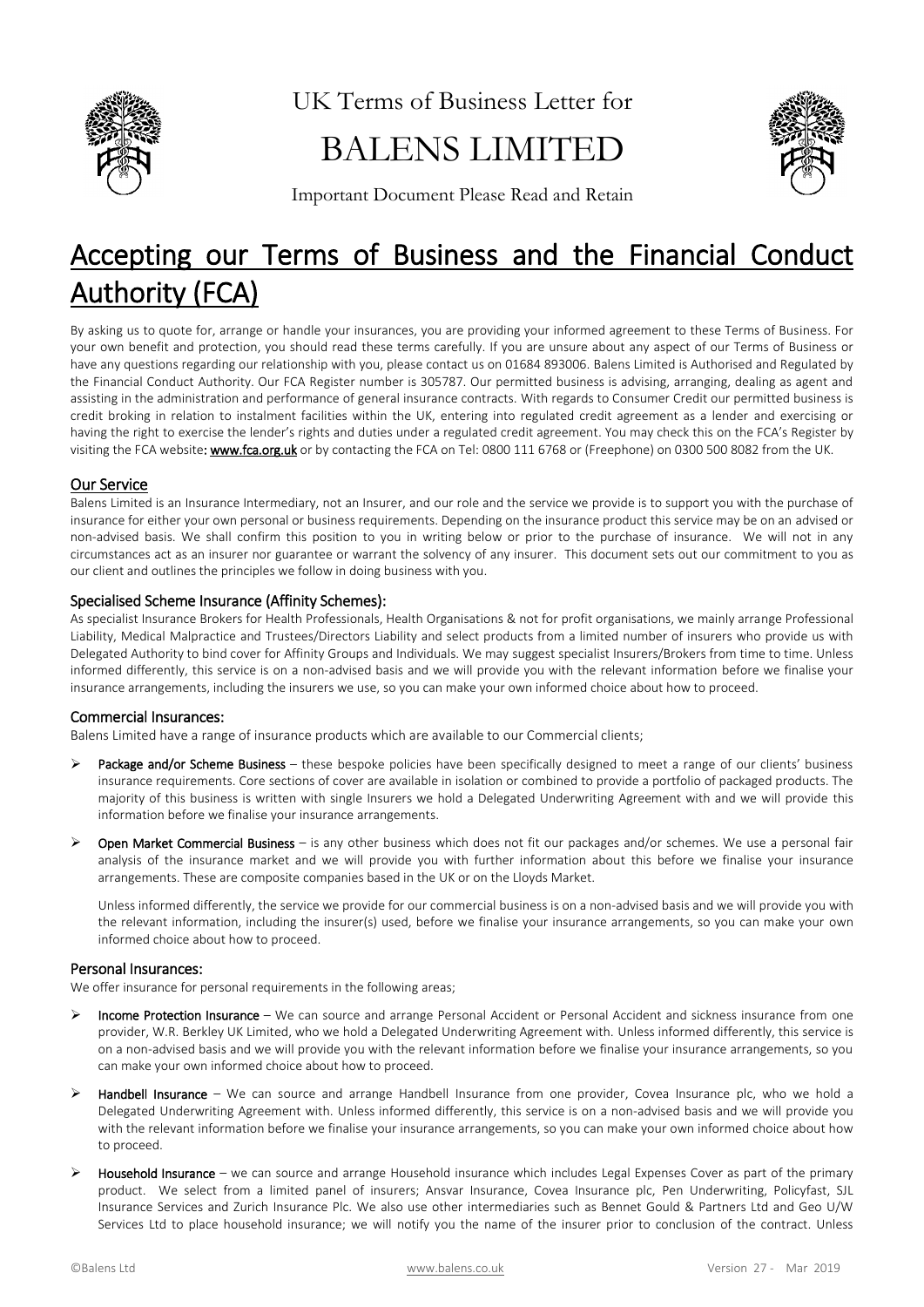informed differently, this service is on a non-advised basis; we will provide you with the relevant information before we finalise your insurance arrangements, so you can make your own informed choice about how to proceed.

#### Provision of Credit:

We may, in certain instances, also arrange credit to you to assist in the payment of any premium you may owe in respect of an insurance policy you wish to purchase and occasionally membership fees to a professional association in connection with your business. The terms of any such arrangement will be set out in an agreement between you and the provider of credit (the "Credit Agreement") prior to the provision of credit to allow you to make an informed decision. We can use Balens Insurance Finance Services Ltd (BIFS), which is a company under common ownership with Balens Ltd and forms part of the same group, the insurer who we place your policy with or Close Brothers Premium Finance. We will ensure that we offer you the lender with the most appropriate product to meet your requirements.

#### Complaints and Compensation

We are an Ethical Firm and aim to provide you with a high level of customer service at all times, but if you are not satisfied, contact us in writing to Mr. J. Balen, Balens Ltd, Bridge House, Portland Road, Malvern, Worcs, WR14 2TA or by phone on Tel: 01684 893006 and ask for Mr. Balen or email [joe@balens.co.uk](mailto:joe@balens.co.uk) or complaints@balens.co.uk. When dealing with your complaint we will follow our complaint handling procedure; a copy of which is available on request. If you are still not satisfied, you may be entitled to refer the matter to the Financial Ombudsman Service (FOS).

Access to the FOS is available for complainants coming within one of the following categories at the time we receive their complaint: • Consumers (private individuals acting for purposes which are wholly or mainly outside that individual's trade, business, craft, or

profession), • Micro-enterprises (businesses employing fewer than 10 persons and with a turnover or annual balance sheet total not exceeding €2 million, • Other small businesses (with an annual turnover of below £6.5m, and less than 50 employees or with an annual balance sheet total of below £5 million, • Charities with an annual income of under £6.5 million, • Trustees of a trust with a net asset value of under £5 million.

For further information you can visit FOS website www.financial-ombudsman.org.uk.You may also refer to the EU Online Dispute Resolution Platform <https://webgate.ec.europa.eu/odr>

In certain circumstances, if the Insurer of your policy is W.R. Berkley UK Limited you may wish to contact the Insurer directly: W.R. Berkley UK Ltd, Compliance Department, 40 Lime Street, London, EC3M 7HA. Telephone: 0207327 5693. Email: [complaints@wrbunderwriting.com](mailto:complaints@wrbunderwriting.com). In the event that you remain dissatisfied, it may be possible, in certain circumstances, for you to refer the matter to Complaints team at Lloyd's. Their address is: Complaints, Lloyd's, Fidentia House, Walter Burke Way, Chatham Maritime, Chatham, Kent, ME4 4RN, Telephone: 020 7327 5693. Email: [complaints@lloyds.com](mailto:complaints@lloyds.com)

We are covered by the Financial Services Compensation Scheme (FSCS). You may be entitled to compensation from the scheme if we cannot meet our obligations. This depends on the type of business and the circumstances of the claim. Insurance advising and arranging is covered for 90% of the claim, without any upper limit. For compulsory classes of insurance (such as Employers Liability), insurance advising and arranging is covered for 100% of the claim without any upper limit. Further information about compensation scheme arrangements is available from the FSCS on 020 78927300 or [www.fscs.org.uk](http://www.fscs.org.uk/)

#### Payment for our Services

In addition to the premiums charged by Insurers, we normally receive commission from the Insurers or product providers, details of which are available on request. Any commission we receive will be paid from the insurance premium payable by you. We will also, make charges for handling your insurance. You will receive a quotation, which will tell you the total price to be paid, showing any fees, taxes and charges separately from the premium, before your insurance arrangements are concluded. For Catlin Insurance Company (UK) Ltd we may receive additional profit-sharing payments if the volume of business we place with this insurer reaches certain pre-agreed amounts. These additional payments will come from the overall payments that the insurer receives in relation to this type of business. With the Provision of Credit, we do not receive any commission, however, the provider of credit may charge a fee for non-payment or adjustment of debt and this will be explained in documents like the Credit Agreement. Please note that our payment terms are stated on our invoices and it is important that payment is made to us in line with these terms. We also draw your attention to the sections headed Cancellation of Insurances and Ending your Relationship with us. If in error, any of our clients overpay their insurance by less than £3, the overpayment will be donated to charity. Any overpayments of £3 or more will be refunded to the insured by the same method as the initial payment received. If you would prefer refunds of less than £3 to be paid to you or you wish to know more about our charitable donations, please contact us.

## Handling Money

Our financial arrangements with most insurance companies are on a 'Risk Transfer' basis. This means that we act as agents of the Insurer in collecting premiums and handling refunds due to clients. In these circumstances such monies are deemed to be held by the Insurer(s) with which your insurance is arranged. You will be notified if Risk Transfer does not apply and such monies will then be held by us in a Non-Statutory Trust account pending payment. The establishment of the Non-Statutory Trust account follows the rules which the FCA introduced to protect money held by authorised intermediaries. However, you should be aware that, under the Non-Statutory Trust account rules, we are permitted to use such monies temporarily held to advance credit to clients generally. A copy of the Deed of Trust is available on request or may be inspected at our premises during normal office hours. If you object to your money being held in a Non-Statutory Trust account you should advise us immediately. Otherwise, your agreement to pay the premium together with your acceptance of these Terms of Business will constitute your informed consent to our holding your money in a Non-Statutory Trust account. Interest earned on monies held in such a Non-Statutory Trust account will be retained by us. For the purpose of some transactions, client money may pass through other authorised intermediaries before being paid to the insurer.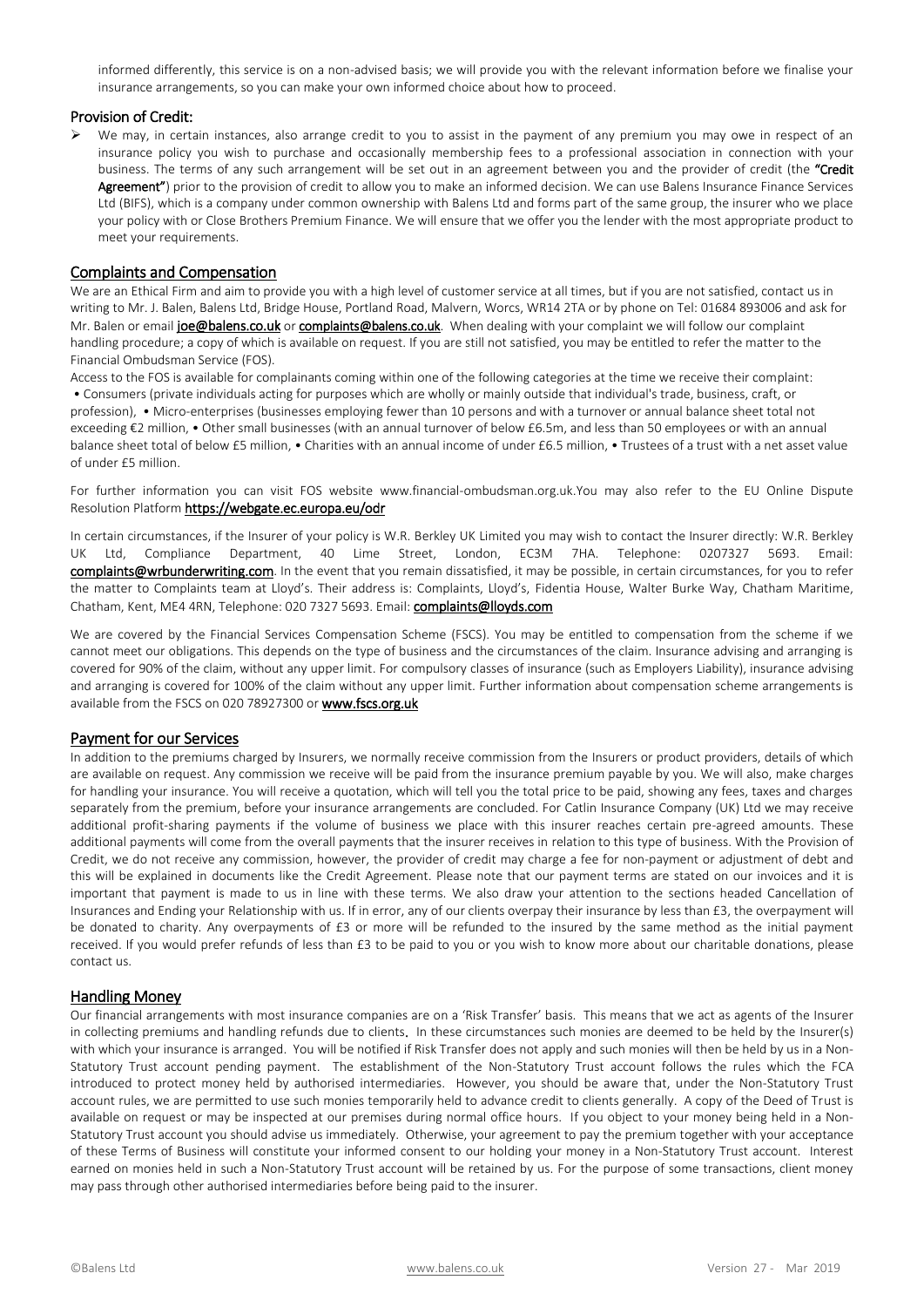## Cancellation of Insurances and Provision of Credit

You should make any request for the cancellation of a policy or credit arrangement in writing and any relevant certificate of insurance must be returned to us. You are entitled to cancel the insurance policy within 14 days from the day after the day of conclusion of the contract (30 days for Income Protection policies). You will be charged for reasonable costs incurred in relation to the cover and services provided. Cancellation by you in other circumstances may result in enhanced, short-period charges as determined by us and/or the product provider. Credit arrangements can be cancelled within 14 days from the day after the day of conclusion of the contract. Cancellation of a credit contract at any other time may result in you being charged interest and the insurance policy being cancelled. Any refunds of less than £3 will be donated to charity, if you require more information concerning this please contact us. You should also be aware that, in certain circumstances according to the terms of the policy, Insurers may be entitled to cancel your policy and allow a proportionate return of premium. This does not apply to short term policies of less than one month's duration such as commercial risks, also many of our specialist Malpractice and Professional Liability policies do not have a return of premium available. If you allow your insurance policy to lapse, we may not be able to reinstate the policy incorporating previous terms, conditions or at the same costing.

## Ending our Relationship

You may terminate our authority to act on your behalf with 14 days notice (30 days notice with regard to Income Protection) or as otherwise agreed without penalty. Notice of this termination must be given in writing and will take effect from the date of receipt. Unless otherwise agreed in writing, if our relationship ends, any transactions previously initiated will be completed according to these Terms of Business. You will be liable to pay for any transactions concluded prior to the end of our relationship and we will be entitled to retain commission received for conducting these transactions, together with all fees charged by us for services provided. In circumstances where we feel we cannot continue providing services to you, we will give you a minimum of 7 days' notice.

## Your Responsibilities

You are responsible for answering any questions or assumptions you may agree to honestly and to the best of your knowledge, providing the complete and accurate information which insurers and lenders require in connection with any proposal for insurance cover and/or the provision of credit. This is particularly important before taking out a policy but also at renewal or if you make a mid-term amendment to your policy. If you fail to disclose information or misrepresent any fact which may influence the insurer's decision to accept the risk or the terms offered, this could invalidate the policy and mean that claims may not be paid in part or full. They might also be entitled to keep any premium you have paid. For your protection, insurers maintain databases to prevent fraud and the information you give us may be subject to checks. If you are a commercial customer, you have a duty to give a fair presentation of risk to the insurer. This requires disclosure of every material circumstance which you and where applicable your senior management or persons responsible for your insurance know or ought to know following a reasonable search of information available. It should include all facts that would influence the judgement of the insurer or that would put the insurer on notice that it needs to make further enquiries. The information must be presented in a way which would be reasonably clear and accessible to a prudent insurer.

If you are unsure whether to disclose any information you should speak to us. Failure to provide the 'fair representation' may result in a number of remedies by the insurer. If the breach was deliberate or reckless the insurer can void the contract and keep the premium. If the breach was not deliberate or reckless the insurer can apply whichever remedy relevant to the way they would have acted if the breach had not occurred. This could include rendering the insurance void, proportionately reducing a claim settlement or amending the insurance policy terms and conditions then reviewing the merits of a claim on this basis. You should therefore always provide complete and accurate information to us when questioned regarding the insurance risks your business faces before taking out a policy, at renewal and throughout the life of the policy.

This also applies to your responses in relation to any assumptions you may agree to in the process of applying for insurance cover. You must check all details on any proposal form or Statement of Facts and pay particular attention to any declaration you may be asked to sign. You must read all insurance and credit documents issued to you and ensure that you are aware of the cover, limits and other terms that apply. Particular attention should be paid to any warranties and conditions as failure to comply with them could invalidate your policy. You must take note of the required procedures in the event of a claim, which will be stated in the policy documentation. Generally, Insurers require immediate notification of a claim or circumstances that might lead to a claim.

You must inform us immediately of any changes in circumstances that may affect the services provided by us or the cover provided by your policy or the offering of credit. This includes any changes in details to contact you like your email or postal address. If you are unsure about any matter, please contact us for guidance. Changes of Circumstances Notification -You must notify us in writing if there are any changes since originally completing your proposal form or other relevant documentation, as this could have a bearing on your cover. We undertake to notify this to your Insurers and supply appropriate documentation for the alteration. If there are any changes in your financial circumstances that may affect your ability to repay any credit facilities we have arranged please inform us so we can assist you.

## Processing and the Use of your Personal Data

In your dealings with us you may provide us with information that may include data that is known as personal data. Where we process any personal data, we obtain in the course of providing our services to you we comply with statutory data processing requirements as set out by the Data Protection Act 2018. The personal data we will collect will include information relating to your name, address, date of birth, contact details, criminal offences, financial information i.e. in respect of any County Court Judgement, Individual Voluntary arrangement, company voluntary arrangements etc., and where relevant to certain types of policies, your personal health information.

We will process your personal data to allow us to provide you with our services as your Insurance broker in quoting for, arranging and administering your insurances and in arranging premium finance where applicable. In processing personal data for insurance purposes about your health and any criminal offences, we will only do so to enable us to provide our service to you and on the basis of it being in the public interest.